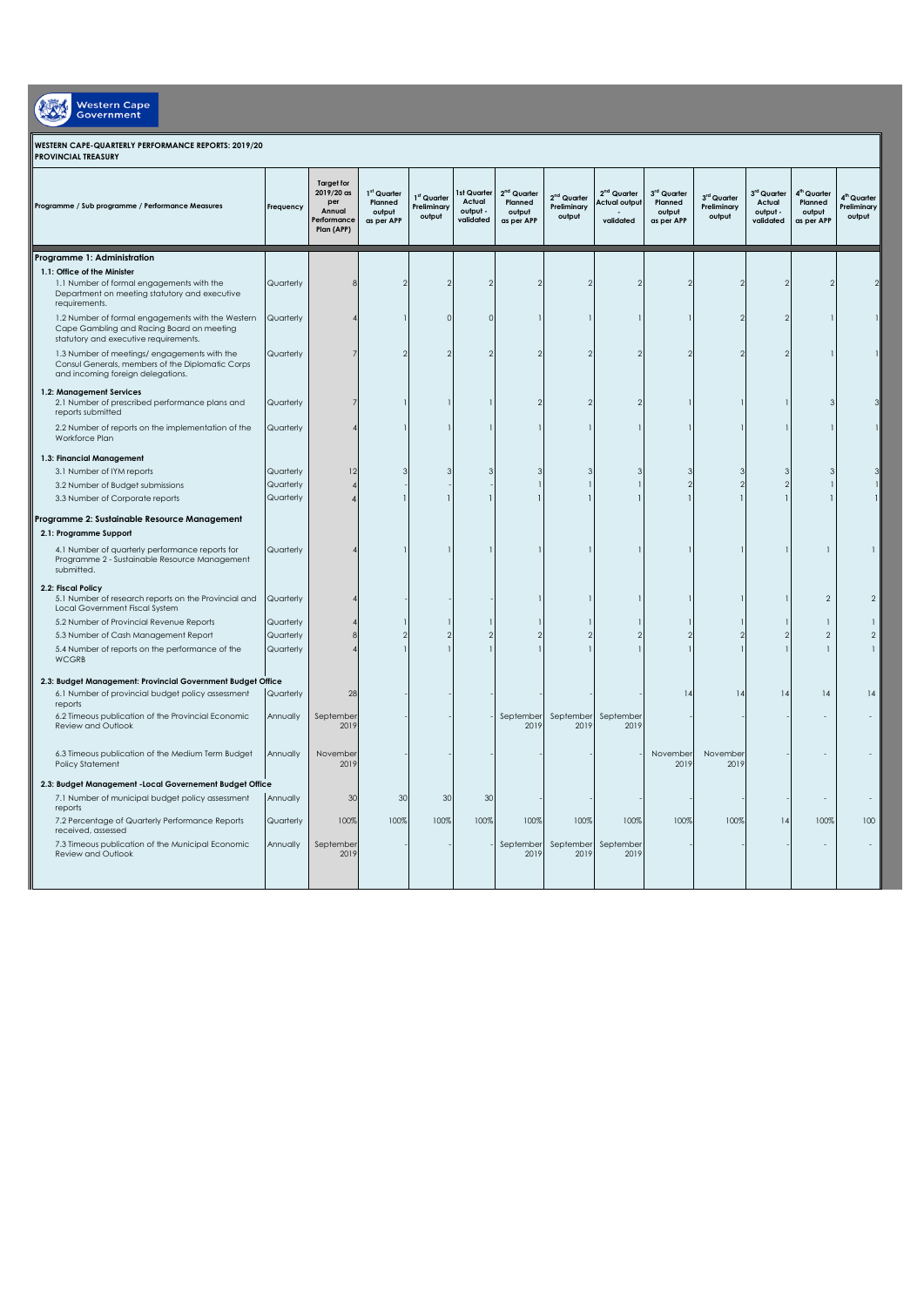| 2.4: Public Finance: Provincial Government Finance<br>8.1 Number of provincial budget assessment reports<br>Quarterly<br>28<br>14<br> 4<br>$\frac{1}{2}$<br>14<br> 4<br>8.2 Number of expenditure reviews<br>Quarterly<br>1<br>-1<br>8.3 Number of quarterly reports on the implementation Quarterly<br>1<br>of the budget<br>2.4: Public Finance: Local Government Finance (Group 1 & 2)<br>9.1 Number of monthly IYM assessment reports on the<br>372<br>93<br>93<br>93<br>93<br>93<br>93<br>93<br>93<br>93<br>93<br>93<br>Quarterly<br>implementation of the municipal budget<br>9.2 Number of Municipal budget assessment reports<br>Annually<br>30<br>30<br>30<br>30<br>9.3 Number of reports on MFMA implementation<br>Quarterly<br>$\overline{2}$<br>$\Omega$<br>1<br>2.4: Public Finance: Infrastructure<br>10.1 Number of asset management plans assessed<br>Quarterly<br>32<br>16<br>16<br>16<br>21<br>21<br>10.2 Number of Infrastructure expenditure reports<br>Quarterly<br>84<br>21<br>21<br>21<br>21<br>21<br>21<br>21<br>21<br>21<br>assessed<br>10.3 Number of infrastructure project delivery<br>10<br>Quarterly<br>assessments<br>10.4 Number of quarterly reports on the<br>Quarterly<br>U<br>$\Omega$<br>1<br>implementation of infrastructure budgets to Cabinet<br>Annually<br>10.5 Number of developed and tested infrastructure<br>1<br>delivery management system(s) in municipalities<br>2.4: Public Finance: Business Information and Data Management<br>11.1 Number of datasets managed<br>Quarterly<br>11.2 Number of budget process plans managed<br>Quarterly<br>1<br>Programme 3: Asset Management<br>3.1: Programme Support<br>12.1 Number of quarterly performance reports for<br>Quarterly<br>1<br>Programme 3 - Asset Management submitted<br>3.2: Supply Chain Management: Provincial Government<br>13.1 Number of interventions performed to assist<br>Quarterly<br>16<br>departments with the continuous improvements of<br>their supply chain and asset management systems<br>27<br>27<br>27<br>27<br>27<br>27<br>27<br>13.2 Number of SCM/AM and SCM systems assessment<br>Quarterly<br>108<br>27<br>27<br>27<br>27<br>reports<br>13.3 Number of interventions for strategic sourcing<br>Annually<br>$\mathbf{1}$<br>implementation<br>13.4 Number of supplier engagement sessions held to<br>Quarterly<br>$\mathcal{P}$<br>1<br>develop and educate suppliers |
|----------------------------------------------------------------------------------------------------------------------------------------------------------------------------------------------------------------------------------------------------------------------------------------------------------------------------------------------------------------------------------------------------------------------------------------------------------------------------------------------------------------------------------------------------------------------------------------------------------------------------------------------------------------------------------------------------------------------------------------------------------------------------------------------------------------------------------------------------------------------------------------------------------------------------------------------------------------------------------------------------------------------------------------------------------------------------------------------------------------------------------------------------------------------------------------------------------------------------------------------------------------------------------------------------------------------------------------------------------------------------------------------------------------------------------------------------------------------------------------------------------------------------------------------------------------------------------------------------------------------------------------------------------------------------------------------------------------------------------------------------------------------------------------------------------------------------------------------------------------------------------------------------------------------------------------------------------------------------------------------------------------------------------------------------------------------------------------------------------------------------------------------------------------------------------------------------------------------------------------------------------------------------------------------------------------------------------------------------------------------------------------------------------|
|                                                                                                                                                                                                                                                                                                                                                                                                                                                                                                                                                                                                                                                                                                                                                                                                                                                                                                                                                                                                                                                                                                                                                                                                                                                                                                                                                                                                                                                                                                                                                                                                                                                                                                                                                                                                                                                                                                                                                                                                                                                                                                                                                                                                                                                                                                                                                                                                          |
|                                                                                                                                                                                                                                                                                                                                                                                                                                                                                                                                                                                                                                                                                                                                                                                                                                                                                                                                                                                                                                                                                                                                                                                                                                                                                                                                                                                                                                                                                                                                                                                                                                                                                                                                                                                                                                                                                                                                                                                                                                                                                                                                                                                                                                                                                                                                                                                                          |
|                                                                                                                                                                                                                                                                                                                                                                                                                                                                                                                                                                                                                                                                                                                                                                                                                                                                                                                                                                                                                                                                                                                                                                                                                                                                                                                                                                                                                                                                                                                                                                                                                                                                                                                                                                                                                                                                                                                                                                                                                                                                                                                                                                                                                                                                                                                                                                                                          |
|                                                                                                                                                                                                                                                                                                                                                                                                                                                                                                                                                                                                                                                                                                                                                                                                                                                                                                                                                                                                                                                                                                                                                                                                                                                                                                                                                                                                                                                                                                                                                                                                                                                                                                                                                                                                                                                                                                                                                                                                                                                                                                                                                                                                                                                                                                                                                                                                          |
|                                                                                                                                                                                                                                                                                                                                                                                                                                                                                                                                                                                                                                                                                                                                                                                                                                                                                                                                                                                                                                                                                                                                                                                                                                                                                                                                                                                                                                                                                                                                                                                                                                                                                                                                                                                                                                                                                                                                                                                                                                                                                                                                                                                                                                                                                                                                                                                                          |
|                                                                                                                                                                                                                                                                                                                                                                                                                                                                                                                                                                                                                                                                                                                                                                                                                                                                                                                                                                                                                                                                                                                                                                                                                                                                                                                                                                                                                                                                                                                                                                                                                                                                                                                                                                                                                                                                                                                                                                                                                                                                                                                                                                                                                                                                                                                                                                                                          |
|                                                                                                                                                                                                                                                                                                                                                                                                                                                                                                                                                                                                                                                                                                                                                                                                                                                                                                                                                                                                                                                                                                                                                                                                                                                                                                                                                                                                                                                                                                                                                                                                                                                                                                                                                                                                                                                                                                                                                                                                                                                                                                                                                                                                                                                                                                                                                                                                          |
|                                                                                                                                                                                                                                                                                                                                                                                                                                                                                                                                                                                                                                                                                                                                                                                                                                                                                                                                                                                                                                                                                                                                                                                                                                                                                                                                                                                                                                                                                                                                                                                                                                                                                                                                                                                                                                                                                                                                                                                                                                                                                                                                                                                                                                                                                                                                                                                                          |
|                                                                                                                                                                                                                                                                                                                                                                                                                                                                                                                                                                                                                                                                                                                                                                                                                                                                                                                                                                                                                                                                                                                                                                                                                                                                                                                                                                                                                                                                                                                                                                                                                                                                                                                                                                                                                                                                                                                                                                                                                                                                                                                                                                                                                                                                                                                                                                                                          |
|                                                                                                                                                                                                                                                                                                                                                                                                                                                                                                                                                                                                                                                                                                                                                                                                                                                                                                                                                                                                                                                                                                                                                                                                                                                                                                                                                                                                                                                                                                                                                                                                                                                                                                                                                                                                                                                                                                                                                                                                                                                                                                                                                                                                                                                                                                                                                                                                          |
|                                                                                                                                                                                                                                                                                                                                                                                                                                                                                                                                                                                                                                                                                                                                                                                                                                                                                                                                                                                                                                                                                                                                                                                                                                                                                                                                                                                                                                                                                                                                                                                                                                                                                                                                                                                                                                                                                                                                                                                                                                                                                                                                                                                                                                                                                                                                                                                                          |
|                                                                                                                                                                                                                                                                                                                                                                                                                                                                                                                                                                                                                                                                                                                                                                                                                                                                                                                                                                                                                                                                                                                                                                                                                                                                                                                                                                                                                                                                                                                                                                                                                                                                                                                                                                                                                                                                                                                                                                                                                                                                                                                                                                                                                                                                                                                                                                                                          |
|                                                                                                                                                                                                                                                                                                                                                                                                                                                                                                                                                                                                                                                                                                                                                                                                                                                                                                                                                                                                                                                                                                                                                                                                                                                                                                                                                                                                                                                                                                                                                                                                                                                                                                                                                                                                                                                                                                                                                                                                                                                                                                                                                                                                                                                                                                                                                                                                          |
|                                                                                                                                                                                                                                                                                                                                                                                                                                                                                                                                                                                                                                                                                                                                                                                                                                                                                                                                                                                                                                                                                                                                                                                                                                                                                                                                                                                                                                                                                                                                                                                                                                                                                                                                                                                                                                                                                                                                                                                                                                                                                                                                                                                                                                                                                                                                                                                                          |
|                                                                                                                                                                                                                                                                                                                                                                                                                                                                                                                                                                                                                                                                                                                                                                                                                                                                                                                                                                                                                                                                                                                                                                                                                                                                                                                                                                                                                                                                                                                                                                                                                                                                                                                                                                                                                                                                                                                                                                                                                                                                                                                                                                                                                                                                                                                                                                                                          |
|                                                                                                                                                                                                                                                                                                                                                                                                                                                                                                                                                                                                                                                                                                                                                                                                                                                                                                                                                                                                                                                                                                                                                                                                                                                                                                                                                                                                                                                                                                                                                                                                                                                                                                                                                                                                                                                                                                                                                                                                                                                                                                                                                                                                                                                                                                                                                                                                          |
|                                                                                                                                                                                                                                                                                                                                                                                                                                                                                                                                                                                                                                                                                                                                                                                                                                                                                                                                                                                                                                                                                                                                                                                                                                                                                                                                                                                                                                                                                                                                                                                                                                                                                                                                                                                                                                                                                                                                                                                                                                                                                                                                                                                                                                                                                                                                                                                                          |
|                                                                                                                                                                                                                                                                                                                                                                                                                                                                                                                                                                                                                                                                                                                                                                                                                                                                                                                                                                                                                                                                                                                                                                                                                                                                                                                                                                                                                                                                                                                                                                                                                                                                                                                                                                                                                                                                                                                                                                                                                                                                                                                                                                                                                                                                                                                                                                                                          |
|                                                                                                                                                                                                                                                                                                                                                                                                                                                                                                                                                                                                                                                                                                                                                                                                                                                                                                                                                                                                                                                                                                                                                                                                                                                                                                                                                                                                                                                                                                                                                                                                                                                                                                                                                                                                                                                                                                                                                                                                                                                                                                                                                                                                                                                                                                                                                                                                          |
|                                                                                                                                                                                                                                                                                                                                                                                                                                                                                                                                                                                                                                                                                                                                                                                                                                                                                                                                                                                                                                                                                                                                                                                                                                                                                                                                                                                                                                                                                                                                                                                                                                                                                                                                                                                                                                                                                                                                                                                                                                                                                                                                                                                                                                                                                                                                                                                                          |
|                                                                                                                                                                                                                                                                                                                                                                                                                                                                                                                                                                                                                                                                                                                                                                                                                                                                                                                                                                                                                                                                                                                                                                                                                                                                                                                                                                                                                                                                                                                                                                                                                                                                                                                                                                                                                                                                                                                                                                                                                                                                                                                                                                                                                                                                                                                                                                                                          |
|                                                                                                                                                                                                                                                                                                                                                                                                                                                                                                                                                                                                                                                                                                                                                                                                                                                                                                                                                                                                                                                                                                                                                                                                                                                                                                                                                                                                                                                                                                                                                                                                                                                                                                                                                                                                                                                                                                                                                                                                                                                                                                                                                                                                                                                                                                                                                                                                          |
|                                                                                                                                                                                                                                                                                                                                                                                                                                                                                                                                                                                                                                                                                                                                                                                                                                                                                                                                                                                                                                                                                                                                                                                                                                                                                                                                                                                                                                                                                                                                                                                                                                                                                                                                                                                                                                                                                                                                                                                                                                                                                                                                                                                                                                                                                                                                                                                                          |
|                                                                                                                                                                                                                                                                                                                                                                                                                                                                                                                                                                                                                                                                                                                                                                                                                                                                                                                                                                                                                                                                                                                                                                                                                                                                                                                                                                                                                                                                                                                                                                                                                                                                                                                                                                                                                                                                                                                                                                                                                                                                                                                                                                                                                                                                                                                                                                                                          |
|                                                                                                                                                                                                                                                                                                                                                                                                                                                                                                                                                                                                                                                                                                                                                                                                                                                                                                                                                                                                                                                                                                                                                                                                                                                                                                                                                                                                                                                                                                                                                                                                                                                                                                                                                                                                                                                                                                                                                                                                                                                                                                                                                                                                                                                                                                                                                                                                          |
|                                                                                                                                                                                                                                                                                                                                                                                                                                                                                                                                                                                                                                                                                                                                                                                                                                                                                                                                                                                                                                                                                                                                                                                                                                                                                                                                                                                                                                                                                                                                                                                                                                                                                                                                                                                                                                                                                                                                                                                                                                                                                                                                                                                                                                                                                                                                                                                                          |
|                                                                                                                                                                                                                                                                                                                                                                                                                                                                                                                                                                                                                                                                                                                                                                                                                                                                                                                                                                                                                                                                                                                                                                                                                                                                                                                                                                                                                                                                                                                                                                                                                                                                                                                                                                                                                                                                                                                                                                                                                                                                                                                                                                                                                                                                                                                                                                                                          |
| 3.2: Supply Chain Management: Local Government<br>14.1 Number of municipal SCM and MAM Virtuous<br>Quarterly<br>1<br>Cycle assessment reports                                                                                                                                                                                                                                                                                                                                                                                                                                                                                                                                                                                                                                                                                                                                                                                                                                                                                                                                                                                                                                                                                                                                                                                                                                                                                                                                                                                                                                                                                                                                                                                                                                                                                                                                                                                                                                                                                                                                                                                                                                                                                                                                                                                                                                                            |
| 14.2 Number of Municipal Districts assisted with<br>Quarterly<br>1<br>structured training interventions and capacity building                                                                                                                                                                                                                                                                                                                                                                                                                                                                                                                                                                                                                                                                                                                                                                                                                                                                                                                                                                                                                                                                                                                                                                                                                                                                                                                                                                                                                                                                                                                                                                                                                                                                                                                                                                                                                                                                                                                                                                                                                                                                                                                                                                                                                                                                            |
| 14.3 Number of Municipal Districts assisted with the<br>Quarterly<br>1<br>improvement of risk and internal control for SCM                                                                                                                                                                                                                                                                                                                                                                                                                                                                                                                                                                                                                                                                                                                                                                                                                                                                                                                                                                                                                                                                                                                                                                                                                                                                                                                                                                                                                                                                                                                                                                                                                                                                                                                                                                                                                                                                                                                                                                                                                                                                                                                                                                                                                                                                               |
| 14.4 Number of Municipal Districts assisted with<br>Quarterly<br>Localisation                                                                                                                                                                                                                                                                                                                                                                                                                                                                                                                                                                                                                                                                                                                                                                                                                                                                                                                                                                                                                                                                                                                                                                                                                                                                                                                                                                                                                                                                                                                                                                                                                                                                                                                                                                                                                                                                                                                                                                                                                                                                                                                                                                                                                                                                                                                            |
| 3.3 Supporting and Interlinked Financial System                                                                                                                                                                                                                                                                                                                                                                                                                                                                                                                                                                                                                                                                                                                                                                                                                                                                                                                                                                                                                                                                                                                                                                                                                                                                                                                                                                                                                                                                                                                                                                                                                                                                                                                                                                                                                                                                                                                                                                                                                                                                                                                                                                                                                                                                                                                                                          |
| 15.1 Number of votes provided with user account<br>Quarterly<br>13<br>13<br>13<br>13<br>13<br>13<br>13<br>13<br>13<br>13<br>13<br>13<br>management service i.r.o. provincially operated                                                                                                                                                                                                                                                                                                                                                                                                                                                                                                                                                                                                                                                                                                                                                                                                                                                                                                                                                                                                                                                                                                                                                                                                                                                                                                                                                                                                                                                                                                                                                                                                                                                                                                                                                                                                                                                                                                                                                                                                                                                                                                                                                                                                                  |
| financial systems<br>13<br>13<br>13<br>13<br>13<br>15.2 Number of votes assisted with the data<br>13<br>13<br>13<br>13<br>13<br>13<br>13<br>Quarterly                                                                                                                                                                                                                                                                                                                                                                                                                                                                                                                                                                                                                                                                                                                                                                                                                                                                                                                                                                                                                                                                                                                                                                                                                                                                                                                                                                                                                                                                                                                                                                                                                                                                                                                                                                                                                                                                                                                                                                                                                                                                                                                                                                                                                                                    |
| maintenance planning and preparation of data i.r.o.<br>all provincially operated financial systems for                                                                                                                                                                                                                                                                                                                                                                                                                                                                                                                                                                                                                                                                                                                                                                                                                                                                                                                                                                                                                                                                                                                                                                                                                                                                                                                                                                                                                                                                                                                                                                                                                                                                                                                                                                                                                                                                                                                                                                                                                                                                                                                                                                                                                                                                                                   |
| migration to the IFMS                                                                                                                                                                                                                                                                                                                                                                                                                                                                                                                                                                                                                                                                                                                                                                                                                                                                                                                                                                                                                                                                                                                                                                                                                                                                                                                                                                                                                                                                                                                                                                                                                                                                                                                                                                                                                                                                                                                                                                                                                                                                                                                                                                                                                                                                                                                                                                                    |
| 15.3 Number of votes assisted in providing and<br>Quarterly<br>13<br>13<br>13<br>13<br>13<br>13<br>13<br>13<br>13<br>13<br>13<br>13<br>analysing data                                                                                                                                                                                                                                                                                                                                                                                                                                                                                                                                                                                                                                                                                                                                                                                                                                                                                                                                                                                                                                                                                                                                                                                                                                                                                                                                                                                                                                                                                                                                                                                                                                                                                                                                                                                                                                                                                                                                                                                                                                                                                                                                                                                                                                                    |
| Programme 4: Financial Governance                                                                                                                                                                                                                                                                                                                                                                                                                                                                                                                                                                                                                                                                                                                                                                                                                                                                                                                                                                                                                                                                                                                                                                                                                                                                                                                                                                                                                                                                                                                                                                                                                                                                                                                                                                                                                                                                                                                                                                                                                                                                                                                                                                                                                                                                                                                                                                        |
| 4.1 Programme Support                                                                                                                                                                                                                                                                                                                                                                                                                                                                                                                                                                                                                                                                                                                                                                                                                                                                                                                                                                                                                                                                                                                                                                                                                                                                                                                                                                                                                                                                                                                                                                                                                                                                                                                                                                                                                                                                                                                                                                                                                                                                                                                                                                                                                                                                                                                                                                                    |
| 16.1 Number of quarterly performance reports for<br>Quarterly<br>$\mathbf{1}$<br>Programme 4 - Financial Governance submitted                                                                                                                                                                                                                                                                                                                                                                                                                                                                                                                                                                                                                                                                                                                                                                                                                                                                                                                                                                                                                                                                                                                                                                                                                                                                                                                                                                                                                                                                                                                                                                                                                                                                                                                                                                                                                                                                                                                                                                                                                                                                                                                                                                                                                                                                            |
| 4.2: Accounting services: Local Government Accounting                                                                                                                                                                                                                                                                                                                                                                                                                                                                                                                                                                                                                                                                                                                                                                                                                                                                                                                                                                                                                                                                                                                                                                                                                                                                                                                                                                                                                                                                                                                                                                                                                                                                                                                                                                                                                                                                                                                                                                                                                                                                                                                                                                                                                                                                                                                                                    |
| 17.1 Number of Municipalities supported with the<br>30<br>30<br>29<br>29<br>30<br>30<br>30<br>30<br>30<br>Quarterly<br>30<br>30<br>30<br>accounting reporting framework                                                                                                                                                                                                                                                                                                                                                                                                                                                                                                                                                                                                                                                                                                                                                                                                                                                                                                                                                                                                                                                                                                                                                                                                                                                                                                                                                                                                                                                                                                                                                                                                                                                                                                                                                                                                                                                                                                                                                                                                                                                                                                                                                                                                                                  |
| 17.2 Number of Reports submitted for TIME<br>Annually<br>30<br>30<br>30                                                                                                                                                                                                                                                                                                                                                                                                                                                                                                                                                                                                                                                                                                                                                                                                                                                                                                                                                                                                                                                                                                                                                                                                                                                                                                                                                                                                                                                                                                                                                                                                                                                                                                                                                                                                                                                                                                                                                                                                                                                                                                                                                                                                                                                                                                                                  |
| engagements<br>30<br>30<br>17.3 Number of municipalities monitored and<br>Quarterly<br>30<br>30<br>30<br>30<br>30<br>30<br>30<br>29<br>30<br>30                                                                                                                                                                                                                                                                                                                                                                                                                                                                                                                                                                                                                                                                                                                                                                                                                                                                                                                                                                                                                                                                                                                                                                                                                                                                                                                                                                                                                                                                                                                                                                                                                                                                                                                                                                                                                                                                                                                                                                                                                                                                                                                                                                                                                                                          |
| supported with mSCOA implementation                                                                                                                                                                                                                                                                                                                                                                                                                                                                                                                                                                                                                                                                                                                                                                                                                                                                                                                                                                                                                                                                                                                                                                                                                                                                                                                                                                                                                                                                                                                                                                                                                                                                                                                                                                                                                                                                                                                                                                                                                                                                                                                                                                                                                                                                                                                                                                      |
| 17.4 Number of reports submitted for the MTEC<br>Annually<br>30<br>30<br>28<br>28<br>engagements                                                                                                                                                                                                                                                                                                                                                                                                                                                                                                                                                                                                                                                                                                                                                                                                                                                                                                                                                                                                                                                                                                                                                                                                                                                                                                                                                                                                                                                                                                                                                                                                                                                                                                                                                                                                                                                                                                                                                                                                                                                                                                                                                                                                                                                                                                         |